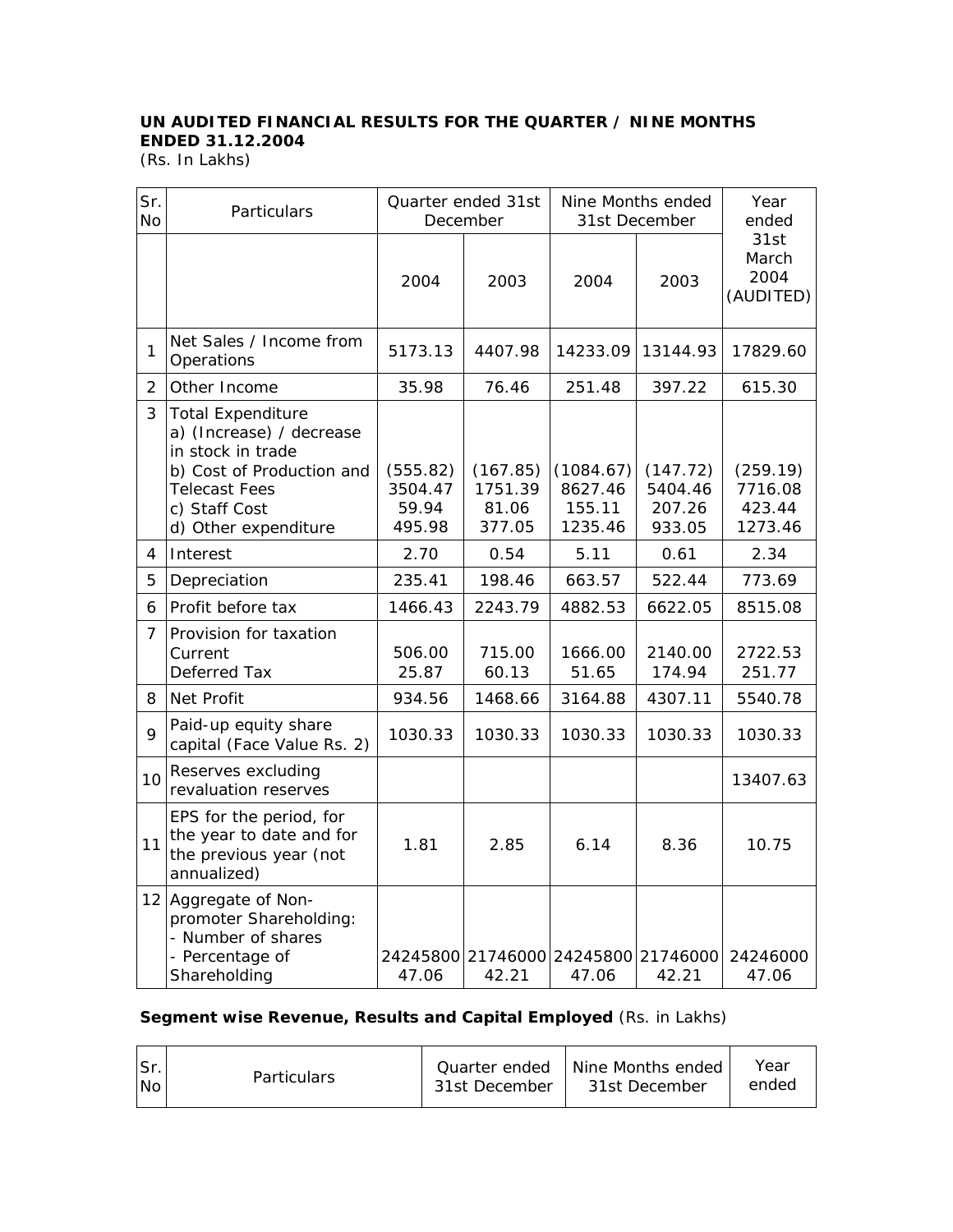|                |                                                                                                                                                                                                                                                                          | 2004                                                    | 2003                                                                                          | 2004                                                                                                                   | 2003                                                                            | 31st<br>March<br>2004<br>(AUDITED                                                 |
|----------------|--------------------------------------------------------------------------------------------------------------------------------------------------------------------------------------------------------------------------------------------------------------------------|---------------------------------------------------------|-----------------------------------------------------------------------------------------------|------------------------------------------------------------------------------------------------------------------------|---------------------------------------------------------------------------------|-----------------------------------------------------------------------------------|
| 1              | Segment Revenue<br>a) Commissioned Programs<br>b) Sponsored Programs<br>Total<br>Less: Inter segment revenue<br>Total Net Sales / Income from<br>Operations                                                                                                              | 913.85                                                  | 637.85                                                                                        | 4259.28 3770.13 11890.48 10700.13<br>2342.61<br>5173.13 4407.98 14233.09 13144.93<br>5173.13 4407.98 14233.09 13144.93 | 2444.80                                                                         | 14530.03<br>3299.57<br>17829.60<br>17829.60                                       |
| $\overline{2}$ | <b>Segment Results</b><br>Profit before tax and interest<br>from each segment<br>a) Commissioned Programs<br>b) Sponsored Programs<br>Total<br>Add: (i) Other Income<br>Total<br>Less: (i) Interest<br>(ii) Other un allocable<br>expenditure<br>Total Profit before tax | 259.82<br>2007.41<br>35.98<br>2.70<br>574.26<br>1466.43 | 1747.59 2545.68<br>157.06<br>2702.74<br>76.46<br>2043.39 2779.20<br>0.54<br>534.87<br>2243.79 | 5437.08<br>647.48<br>6084.56<br>251.48<br>6336.04<br>5.11<br>1448.40<br>4882.53                                        | 6494.42<br>977.89<br>7472.31<br>397.22<br>7869.53<br>0.61<br>1246.87<br>6622.05 | 8374.37<br>1331.09<br>9705.46<br>550.65<br>10256.11<br>2.34<br>1738.69<br>8515.08 |
| 3              | Capital Employed<br>(Segment assets - Segment<br>Liabilities)<br>a) Commissioned Programs<br>b) Sponsored Programs<br>c) Others<br>Total                                                                                                                                 | 1090.37<br>841.27                                       | 4689.25 4488.33<br>841.14<br>6620.89 5329.47                                                  | 4689.25<br>1090.37<br>841.27<br>6620.89                                                                                | 4488.33<br>841.14<br>5329.47                                                    | 4044.92<br>1040.95<br>61.20<br>5147.07                                            |

Notes :

1. The above results were taken on record by the Board of Directors at their meeting held on 31st January, 2005.

2. The above results have been reviewed by the statutory auditors of the Company.

3. At the Extra-ordinary General Meeting held on 17th September, 2004, the shareholders had granted approval to issue 17,263,790 shares and share warrants convertible into equity shares at Rs. 90/- per share to Asian Broadcasting FZ - LLC (ABF), an affiliate of Star Group, subject to requisite statutory approvals. During the quarter, the Company has received the statutory approvals for investment by ABF up to 25.99% of the Company's post issue capital. On 10th January, 2005, subsequent to receipt of monies aggregating to Rs. 12,324.77 lakhs the Company has issued 13,694,193 Equity shares of Rs. 2/- each at a premium of Rs. 88/- per share to ABF representing 21% of the post issue capital of the Company. Further, in view of ABF having acquired 7,328,379 equity shares representing 11.24% of the post issue capital of the Company through the open offer, warrants will not be issued to ABF. ABF is required to divest the excess shareholding in the Company so as to comply with the limit specified in the statutory approval.